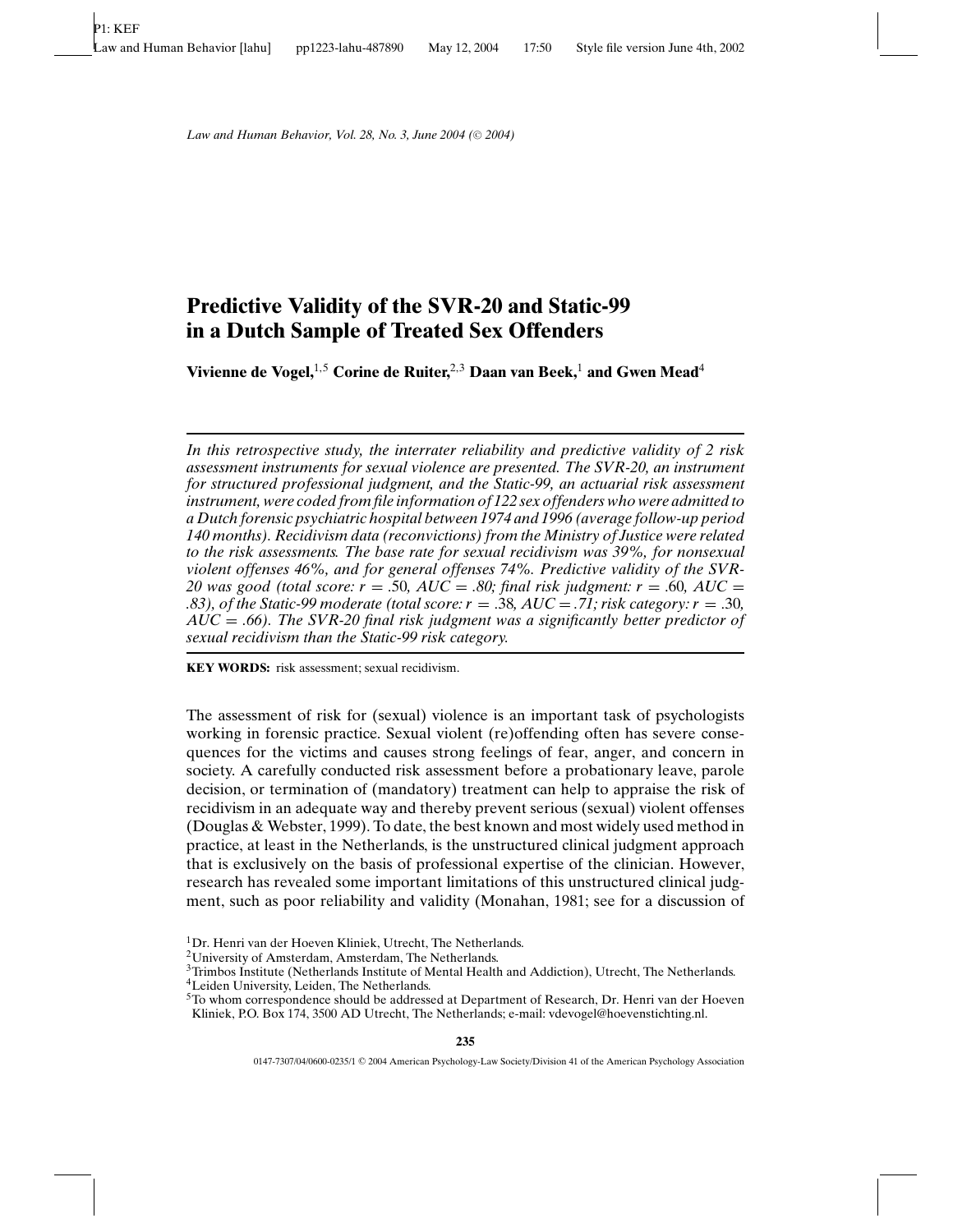these disadvantages Quinsey, Harris, Rice, & Cormier, 1998, pp. 55–72) Although more recent studies have demonstrated clinical accuracy to be significantly better than chance, unstructured clinical judgment is liable to systematic biases. For example, clinicians were found to be accurate in predicting risk of recidivism in cases with a violent history, but less accurate in predicting risk of violence in female psychiatric patients (underestimation of risk) and nonwhite men (overestimation of risk; Lidz, Mulvey, & Gardner, 1993; McNiel & Binder, 1995).<sup>6</sup> Therefore, several authors recommend to employ more structured risk assessment procedures in order to optimize accuracy and validity (Borum, 1996; Webster, Douglas, Eaves, & Hart, 1997a).

An important distinction among structured risk assessment instruments can be made between the actuarial and the structured professional judgment (SPJ) approaches. Actuarial instruments are developed on the basis of risk factors that are empirically related to (sexual) violent behavior. These instruments are relatively simple to code—according to fixed rules and not necessarily by a forensic expert—and contain predominantly static, nonchangeable factors that are added up according to a fixed algorithm to reach a conclusion on the risk of recidivism. Examples are the Violence Risk Appraisal Guide for violent behavior (VRAG; Harris & Rice, 1997) and the Static-99 for sexual violent behavior (Hanson & Thornton, 1999). Although risk assessment with actuarial instruments is a simple and time-effective procedure, there are some important disadvantages to this approach. Most of the  $\alpha$  actuarial instruments<sup>7</sup> do not include situational or dynamic risk factors and do not offer guidelines for treatment, which makes them useless in treatment settings where the aim is reduction of the risk of recidivism. Furthermore, generalization towards populations other than the type of samples in which the instrument was developed is limited (Grubin & Wingate, 1996; Hart, 1998). On the basis of this criticism, a new risk assessment approach was developed, called structured professional judgment (SPJ). In this approach, the risk assessment is performed by a forensic clinician by means of a standardized checklist, containing empirically derived risk factors for (sexual) violence, historical as well as dynamic factors. The essential difference between the actuarial and the SPJ approach is in how the final risk judgments are arrived at; in actuarial instruments by a fixed algorithm and in SPJ guidelines by (structured) human decision making. Examples of SPJ guidelines are the Historical, Clinical, Risk Management-20 (HCR-20; Webster, Douglas, Eaves, & Hart, 1997b) and the Sexual Violence Risk-20 (SVR-20; Boer, Hart, Kropp, & Webster, 1997). Research in several populations and settings has demonstrated good interrater reliability and predictive validity of the above mentioned risk assessment instruments (e.g., Belfrage, Fransson, & Strand, 2000; Dempster, 1998; Douglas, Ogloff, Nicholls, & Grant, 1999). However, these results have been obtained with North American samples and some European samples, predominantly Swedish (see also the special issue of *Psychology, Crime and Law*; Hart, 2002); the psychometric properties of the Dutch translations of these risk assessment instruments are unknown.

 $6$ For a detailed discussion about the clinical-actuarial controversy, we refer the reader to two reviews: Douglas, Cox, and Webster (1999) and Litwack (2001).

<sup>&</sup>lt;sup>7</sup> An exception is the Sex Offender Need Assessment Rating (SONAR) that completely consists of dynamic factors. Hanson and Harris (2000) developed this instrument as a supplement to the Static-99.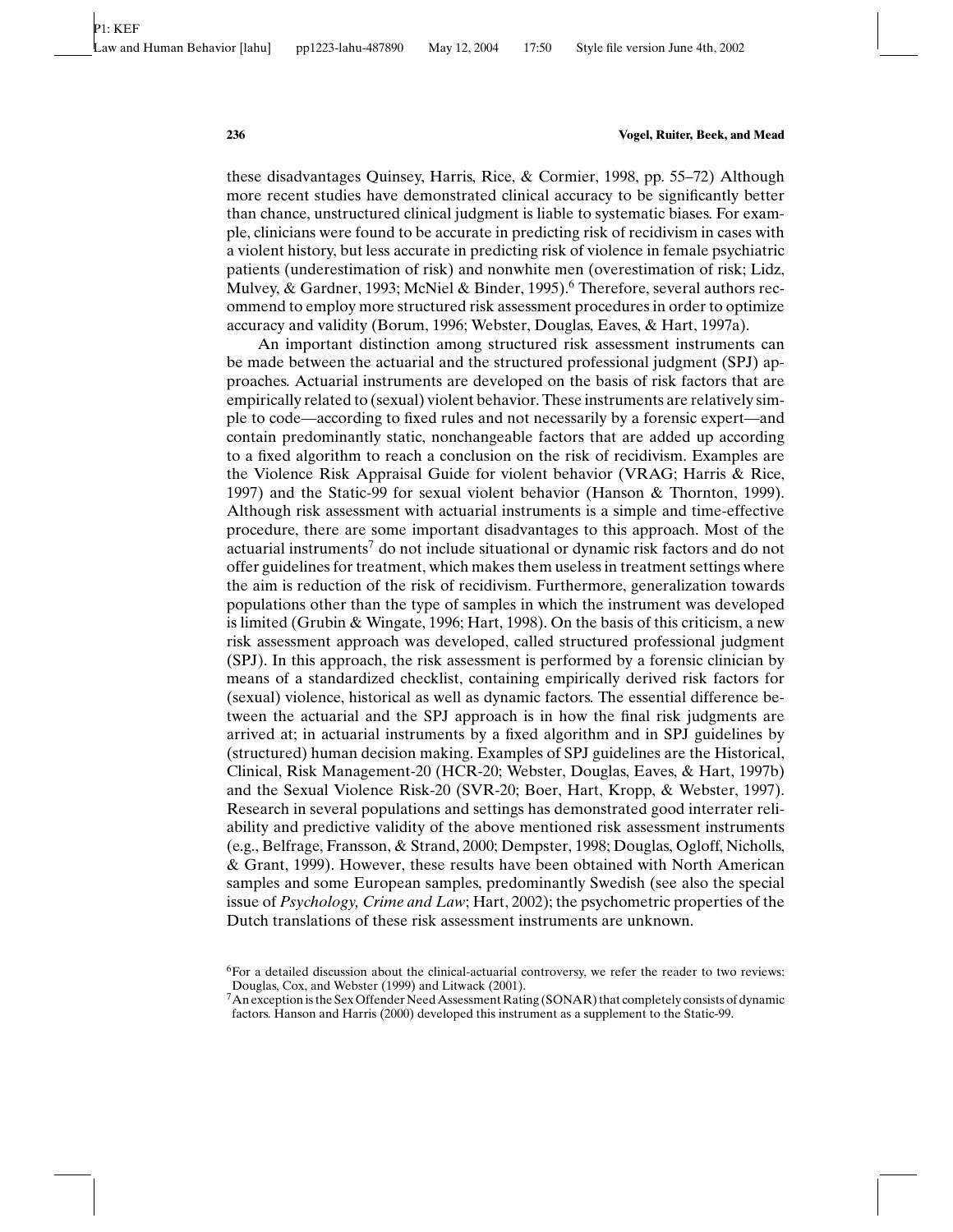#### **Predictive Validity of the SVR-20 and Static-99 237**

Sex offenders are considered as a special group for the assessment of risk of recidivism. Various studies and meta-analyses have indicated there are specific risk factors for sexual violence, aside from risk factors for general violence (e.g., psychopathy, criminal history), such as sexual deviance and prior sexual offenses (Hanson & Bussi`ere, 1998; Hanson, Steffy, & Gauthier, 1993). Most of the risk assessment schemes for sexual violence were developed on the basis of findings from these studies. Furthermore, research has demonstrated that the group of sex offenders is heterogeneous one (Doren, 1998; Greenberg, 1998; Prentky, Lee, Knight, & Cerce, 1997), which makes it difficult to develop a risk assessment instrument that predicts accurately for all types of sex offenders. For example, there are major differences in the base rate for sexual reoffending between rapists, child molesters with extrafamilial boys as victim, child molesters with extrafamilial girls as victims, and incest offenders. Child molesters with extrafamilial boys as victims reoffend more than rapists and child molesters with extrafamilial girls as victims (Hanson et al., 1993; Quinsey, Lalumière, Rice, & Harris, 1995). Furthermore, some sex offenders, particularly child molesters, may reoffend after a long period of nonoffending (Hanson et al., 1993; Prentky et al., 1997). This makes it necessary to reassess the risk of recidivism regularly. When studying the literature on sexual recidivism, one can conclude that there are a number of subgroups of sex offenders that reoffend frequently and seriously. Risk assessment can assist in detecting these subgroups and distinguish them from sex offenders who pose a low or moderate risk of recidivism.

In this article, we will present findings from a retrospective study on the interrater reliability and predictive validity of two risk assessment instruments for sexual violence—the Static-99 and the SVR-20—in a group of sex offenders who were admitted to a Dutch forensic psychiatric hospital between 1974 and 1996. The aim of the present study was to determine the value of these instruments for the prediction of sexual violence in The Netherlands, and to compare the predictive value of the actuarial instrument with the guideline according to the SPJ approach.

## **METHOD**

## **Setting**

This study was conducted in the Dr. Henri van der Hoeven Kliniek, a 114-bed forensic psychiatric hospital in The Netherlands. Patients are admitted under the judicial measure *terbeschikkingstelling* (tbs) that can be translated as "disposal to be treated on behalf of the state." The tbs-order is imposed by court on offenders who committed a serious offense and are considered to have diminished responsibility for it because of severe psychopathology. The tbs-order is of indefinite duration; every 1 or 2 years the court reevaluates the patient to determine whether the risk of recidivism is still too high and treatment needs to be continued.

The Dr. Henri van der Hoeven Kliniek was founded in 1955 and is one of 13 forensic psychiatric institutions in The Netherlands. The hospital provides a variety of treatment programs, for instance, job training, education, sports, creative arts, and psychotherapy. Since the 1980s, the treatment model of the hospital is cognitive-behavioral with an emphasis on relapse prevention in which the "no cure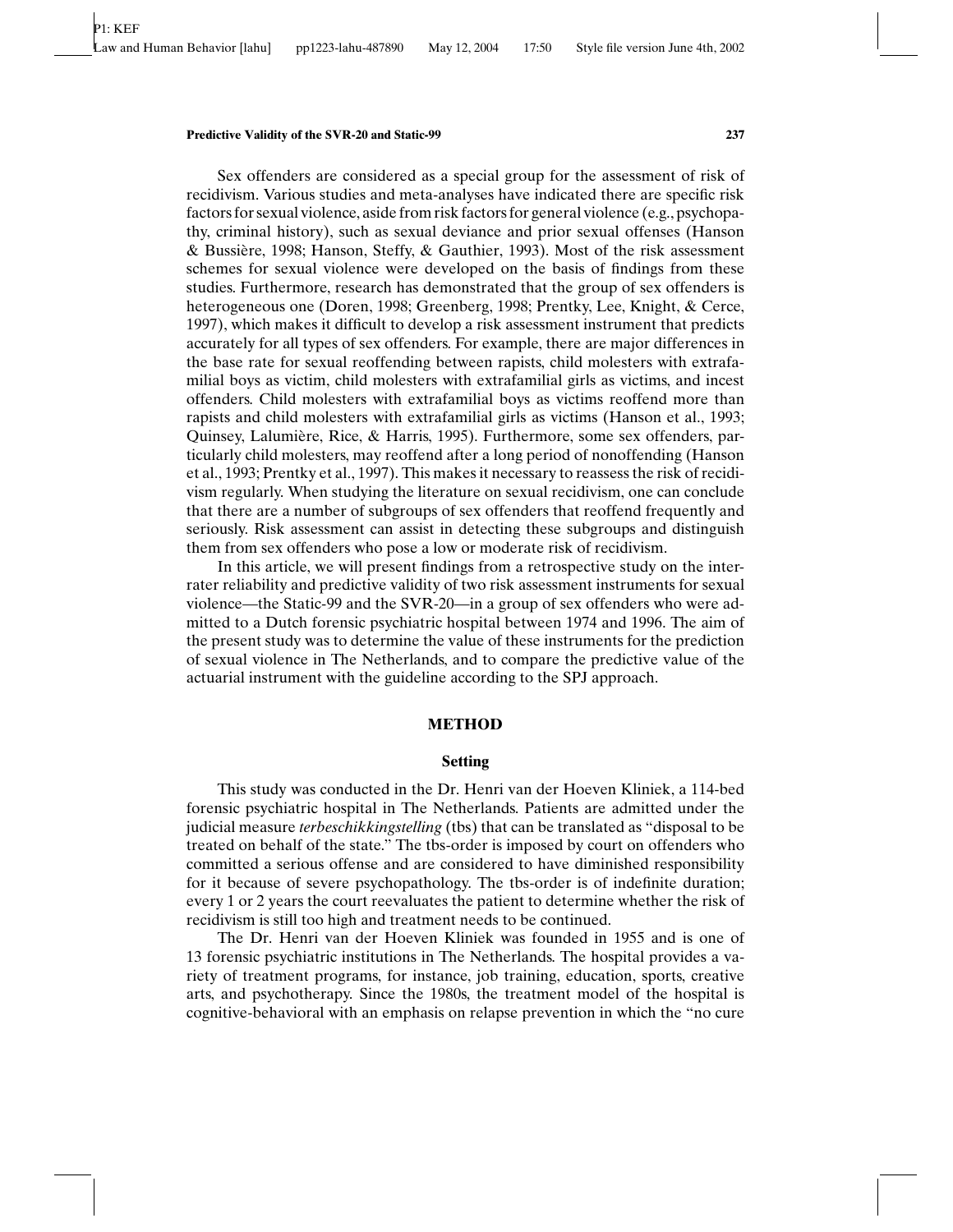but control" principle dominates (Laws, Hudson, & Ward, 2000; van Beek, 1999). The emphasis of treatment is not on changing the personality of the offender, but on reducing/managing risk factors for recidivism. Family and friends of the patient are involved in the treatment, for instance, when the patient presents his relapse prevention plan.

#### **Subjects**

The group of sex offenders consisted of 95 rapists and 27 child molesters, all male. The child molester group was composed of 16 child molesters with extrafamilial girls as victim, 10 child molesters with extrafamilial boys as victim, and one incest offender. Table 1 presents the demographic characteristics of the sample. The majority of the sex offenders were Dutch, single, and had no work at the time of the index offense. More than half of the group did not complete their hospital treatment; in 36% of the cases, the tbs-order was terminated by court against the hospital's advice, and 29% of the sex offenders were readmitted to another forensic psychiatric institution. Reasons for these replacements differed, but the most common was that the therapeutic

|                                                             | Rapists<br>$N = 95$ | Child molesters<br>$N = 27$ | Total<br>$N = 122$ |
|-------------------------------------------------------------|---------------------|-----------------------------|--------------------|
| Demographic                                                 |                     |                             |                    |
| Mean age upon admission                                     | 24.6                | 25.6                        | 24.8               |
| Dutch nationality                                           | 84 (88%)            | 25(93%)                     | 109 (89%)          |
| Upbringing in foster or children's home                     | 48 (51%)            | 19 (70%)**                  | 67(55%)            |
| Single (at the time of the index offense)                   | 74 (78%)            | 25(93%)                     | 99 (82%)           |
| No education after primary school                           | 53 (56%)            | 14 (52%)                    | 67(55%)            |
| Special education                                           | $19(20\%)$          | $12(44\%)$ <sup>**</sup>    | 31(25%)            |
| Unemployed (at the time of the index offense)               | 49 (52%)            | 13(48%)                     | $62(51\%)$         |
| Psychiatric                                                 |                     |                             |                    |
| No psychiatric history                                      | 27(28%)             | $2(7%)^*$                   | 29 (24%)           |
| Outpatient treatment(s)                                     | 21(22%)             | 4(15%)                      | 25(21%)            |
| Inpatient admission $(s)$                                   | 47 (50%)            | $21(78\%)^{**}$             | 68 (56%)           |
| Alcohol abuse                                               | $34(36\%)$          | 10(37%)                     | 44 (36%)           |
| Drug abuse                                                  | 3(3%)               | 1(4%)                       | 4(3%)              |
| Multiple substance abuse                                    | 21(22%)             | $3(11\%)$                   | 24 (20%)           |
| Mean intelligence score                                     | 97.1 <sup>a</sup>   | $85.8^{b}$                  | 93.8               |
| <b>Offenses</b>                                             |                     |                             |                    |
| Victim was not a stranger                                   | $15(16\%)$          | $10(37\%)^*$                | 25(21%)            |
| Number of victims more than one.                            | $35(40\%)$          | $16(59\%)^*$                | 51 (42%)           |
| Previously convicted for sex offense(s)                     | 60(63%)             | 20(74%)                     | 80(66%)            |
| Previously convicted to the tbs-order                       | 5(5%)               | $5(19\%)$                   | 10(8%)             |
| At the time of the study still or again under the tbs-order | 4(4%)               | $4(15\%)^*$                 | 8(7%)              |
| Treatment                                                   |                     |                             |                    |
| Mean duration of treatment in months                        | 51.4                | 62.9                        | 54.0               |
| Treatment included a probationary period                    | $38(40\%)$          | $11(41\%)$                  | 49 (40%)           |
| Mean duration of probationary period in months              | 12.6                | 17.0                        | 13.6               |
| Readmitted to another institution                           | $29(31\%)$          | $6(22\%)$                   | 35(29%)            |
| Termination of tbs-order against the hospital's advice      | 33 (35%)            | $11(41\%)$                  | 44 (36%)           |

**Table 1.** Sample Characteristics

*Note.*  $b < a$ ,  $p < 0.01$  ( $F = 7.6$ ). Special education is for children with learning disabilities and/or conduct problems. Intelligence scores were available for 42 rapists and 17 child molesters.  $\hat{\phi}_p$  < .05, \*\* *p* < .01 (chi-square analysis, two-tailed).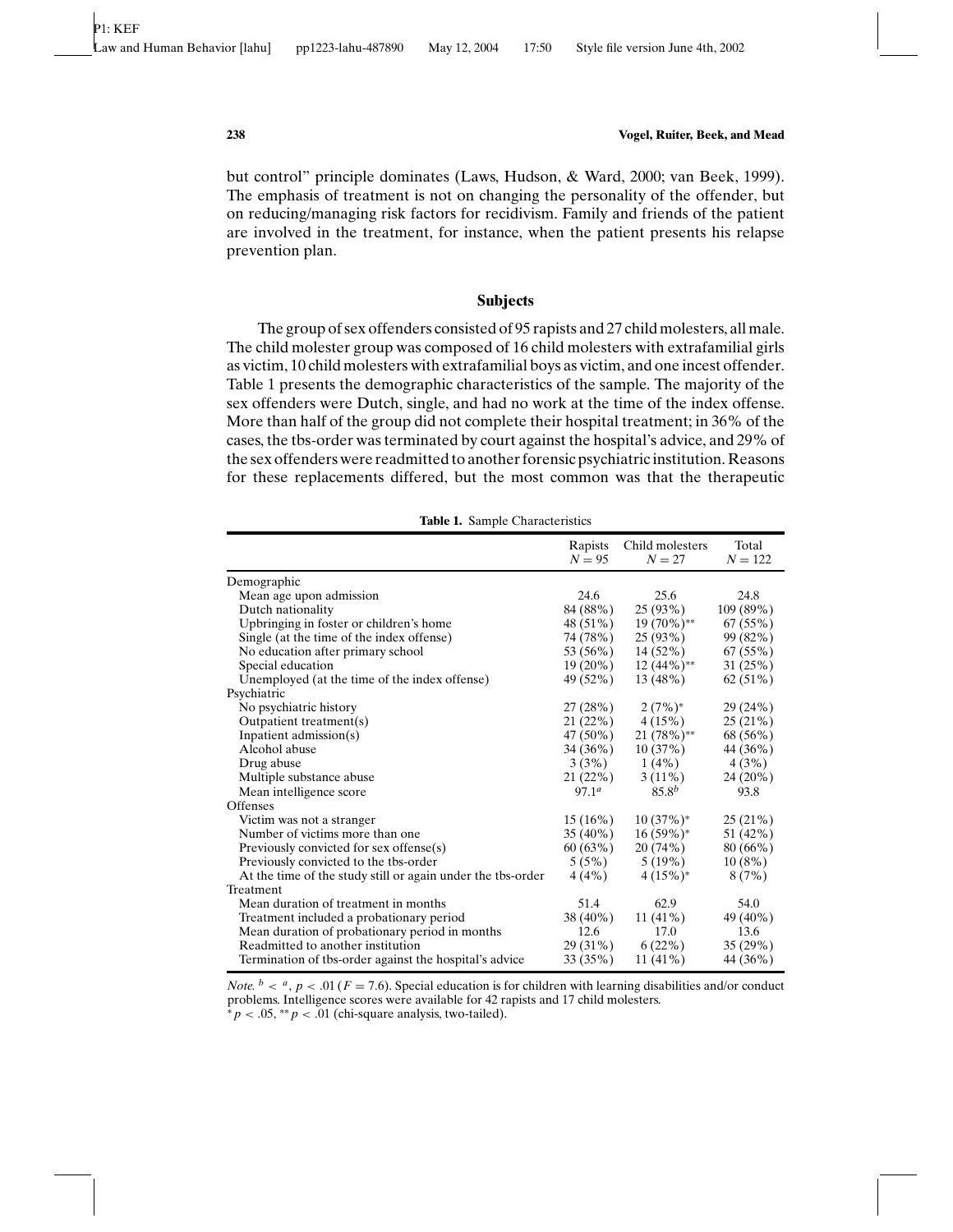| 1. Prior sex offenses<br>2. Prior sentencing dates (excluding index offense) |
|------------------------------------------------------------------------------|
| 3. Any convictions for noncontact sex offenses                               |
| 4. Index nonsexual violence                                                  |
| 5. Prior nonsexual violence                                                  |
| 6. Any unrelated victims                                                     |
| 7. Any stranger victims                                                      |
| 8. Any male victim                                                           |
| 9. Young (18–24 years)                                                       |
| 10. Single (ever lived with lover for 2 years or more?)                      |

**Table 2.** Items of the Static-99

*Note.* Adopted from Hanson and Thornton (1999).

relationship between the patient and hospital staff was disturbed to such an extent that further treatment was considered impossible. The table also shows that there were a number of significant differences between rapists and child molesters. Child molesters more often than rapists grew up in foster or children's homes, had been admitted to inpatient psychiatric hospitals, and obtained lower scores on intelligence scales. Furthermore, child molesters more often knew their victim and had made more than one victim compared to rapists.

#### **Instruments**

#### *Static-99*

The Static-99 is a brief actuarial instrument for the assessment of risk for sexual violence in adult sex offenders. The instrument is derived from a fusion of two previously developed risk assessment instruments, the Rapid Risk Assessment of Sexual Offense Recidivism (RRASOR; Hanson, 1997) and the Structured Anchored Clinical Judgment (SACJ-Min; Grubin, 1998). The Static-99 is composed of 10 historical risk factors (see Table 2) that have to be coded from file information. The factors add up to a maximum total score of 12 that is subsequently translated into four risk categories: low  $(0,1)$ , medium low  $(2-3)$ , medium high  $(4-5)$  and high  $(6 \text{ or more})$ ; Hanson & Thornton, 1999).

Hanson and Thornton (2000) tested the predictive accuracy of the Static-99 in a group of 1,301 sex offenders from four different institutions in Canada and England and found a moderate predictive validity for sexual violence  $(r = .33, Re$ ceiver Operating Characteristics  $[ROC]$ :<sup>8</sup> Area Under the Curve  $[AUC] = .71$ ) and violent recidivism  $(r = .32, \text{AUC} = .69)$ . In this study, sexual offenses were included in the definition of violent recidivism. Similarly, Sjöstedt and Långström (2001) found moderate to good predictive validity in a group of 1,400 Swedish prisoners (sexual recidivism:  $r = .22$ , AUC = .76; violent (including sexual offenses) recidivism:  $r = .30$ ,  $AUC = .74$ ). This study rendered a good interrater reliability (Cohen's  $\kappa = .90$ ).

8ROC is a statistical method to assess predictive validity. See also "Analyses."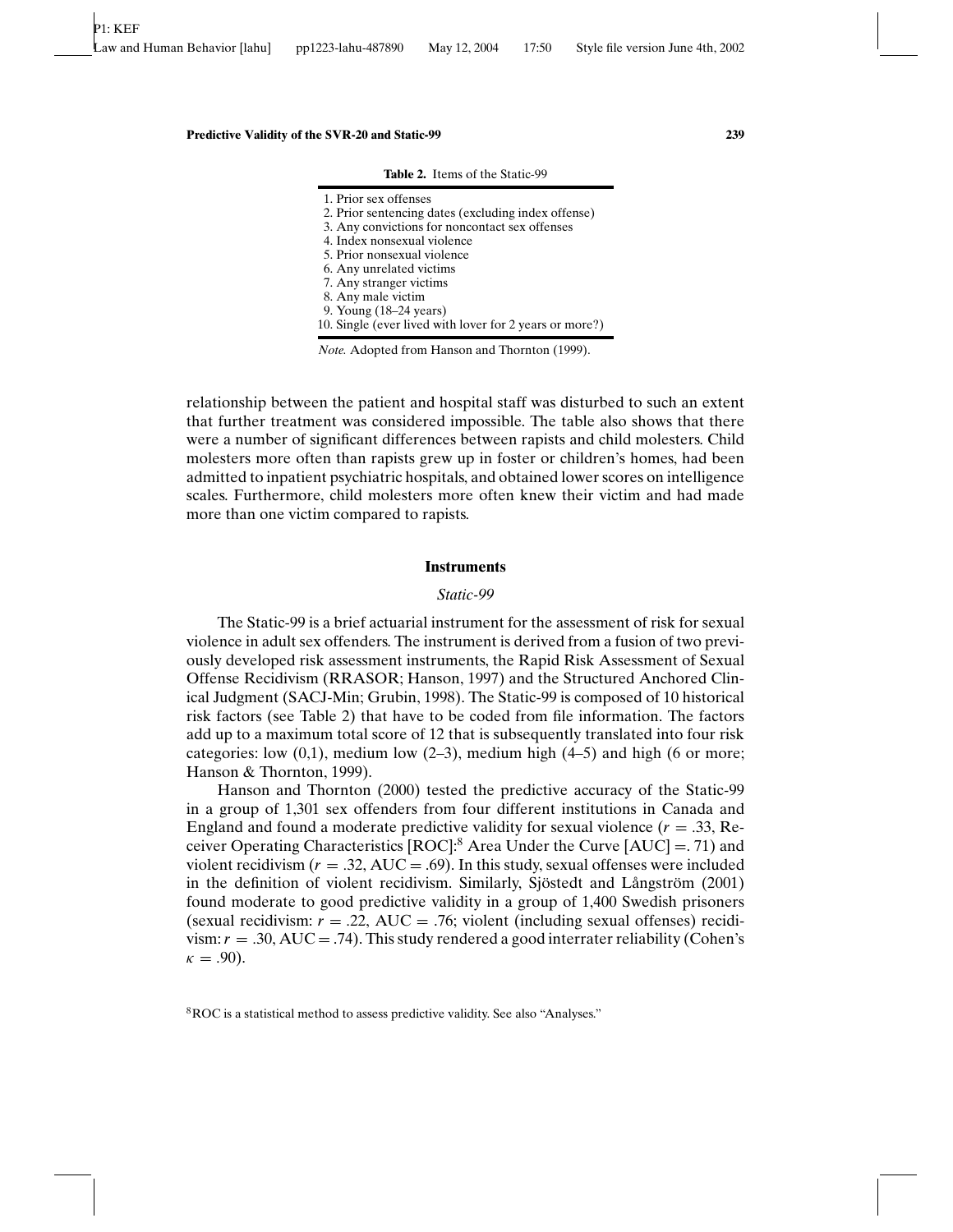**Table 3.** SVR-20 Items

| Psychosocial adjustment |  |
|-------------------------|--|
|-------------------------|--|

- 1. Sexual deviance 2. Victim of child abuse
- 3. Psychopathy
- 
- 4. Major mental illness
- 5. Substance use problems 6. Suicidal/homicidal ideation
- 7. Relationship problems
- 8. Employment problems
- 9. Past nonsexual violent offenses
- 10. Past nonviolent offenses
- 11. Past supervision failure

#### *Sexual offenses*

- 12. High density sex offenses
- 13. Multiple sex offense types
- 14. Physical harm to victim(s) in sex offenses
- 15. Uses weapons or threats of death in sex offenses
- 16. Escalation in frequency or severity of sex offenses
- 17. Extreme minimization or denial of sex offenses
- 18. Attitudes that support or condone sex offenses

#### *Future plans*

19. Lacks realistic plans

20. Negative attitude toward intervention

*Note.* Adopted from Boer, Hart, Kropp, and Webster (1997).

# *SVR-20*

The SVR-20 is a structured clinical guideline (checklist) designed for the assessment of risk for sexual violence in adult sex offenders. The instrument was developed from a thorough consideration of the empirical literature and the clinical expertise of a number of clinicians. The SVR-20 consists of 20 items, divided into three domains: Psychosocial adjustment, Sexual offenses, and Future plans, that have to be coded by an experienced forensic clinician. The clinician should use all available information on the sex offender, preferably from different sources and gathered with different methods, for example, criminal records/police files, psychological reports, interviews with significant others, and observations. The items have to be coded on a 3-point scale: "0" *item does not apply according to the available information*, "1" *the item probably or partially applies*, and "2" *the item definitely applies*. Table 3 presents the items of the SVR-20. The Psychopathy Checklist-Revised (PCL-R; Hare, 1991)<sup>9</sup> is used to code item 3 Psychopathy: a PCL-R score of 30 justifies a code 2 on the SVR-20, and a PCL-R score between 20 and 29 represents a code 1. Aside from the 20 items, the SVR-20 offers the possibility to code "other considerations," that is, case-specific risk factors that do not fit within the descriptions of the 20 items.

The final risk judgment has to be indicated as low, moderate, or high and is valid for a specific time period and for a specific context (e.g., inpatient vs. outpatient). The key question for the low, moderate, or high judgment is: what level of effort, attention, and intervention is required to prevent this person from perpetrating sexual violence? The final risk judgment not only depends on the simple summation of item scores,

 $9^9$ For a more detailed description of the PCL-R, see below.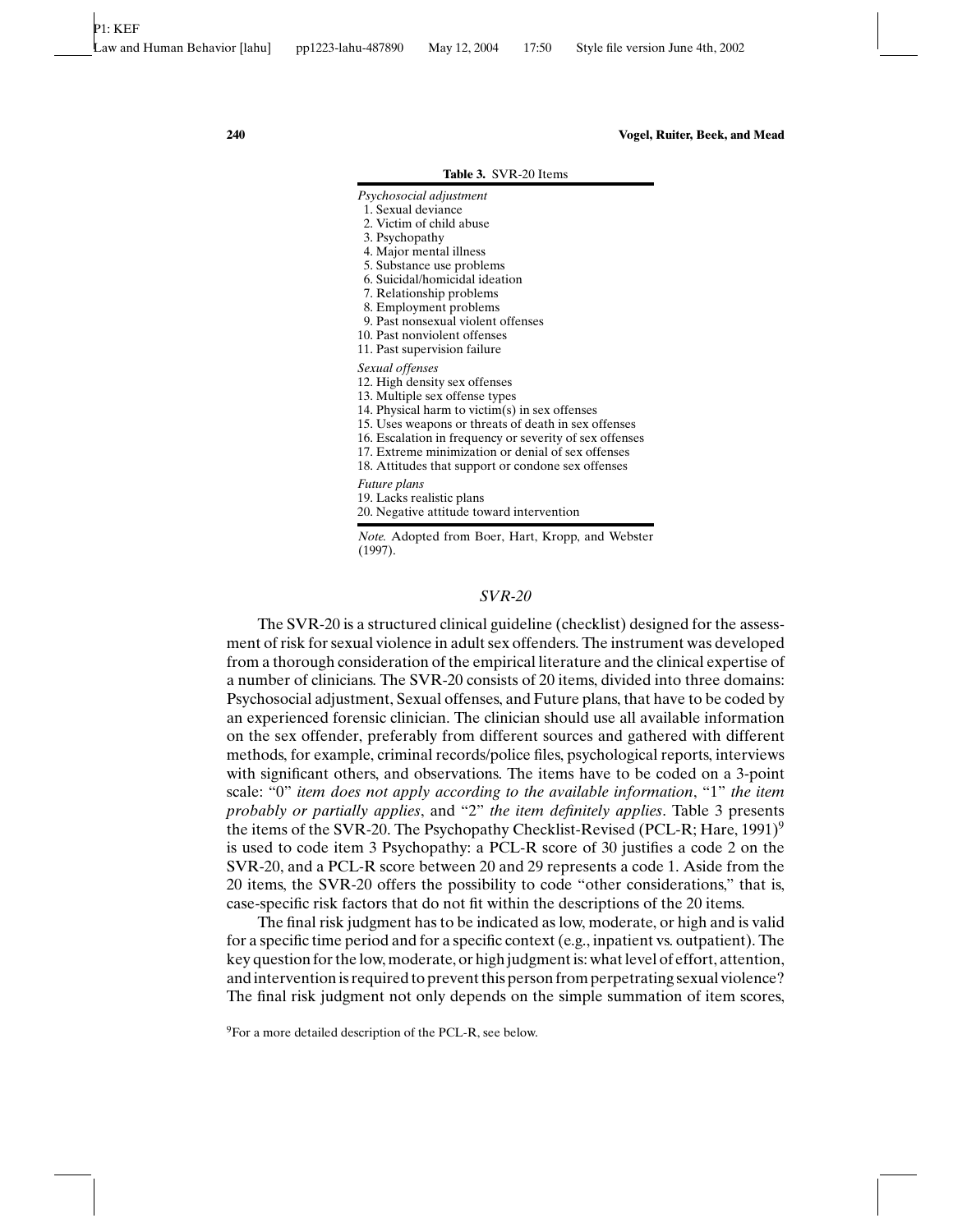#### **Predictive Validity of the SVR-20 and Static-99 241**

but also on specific combinations of factors or other considerations. For example, research revealed that the combination of psychopathy as measured by the PCL-R and sexual deviance, increases the risk of sexual recidivism considerably (Rice & Harris, 1997). In some cases, only one or two items may be sufficient to justify the judgment "high risk," for example, when a sex offender has intrusive sadistic, homicidal thoughts and is known to have committed extremely violent rapes in the past. The final risk judgment can be considered as a SPJ that is arrived at through the process of coding the guideline and integrating all available information.

To date, little is known about the psychometric properties of the SVR-20. Dempster (1998, see also Dempster & Hart, 2002) examined the predictive validity of five risk assessment instruments: the SVR-20, PCL-R, VRAG, RRASOR, and the Sex Offender Risk Assessment Guide (SORAG; Quinsey et al., 1998). These instruments were rated for 95 sex offenders from several correctional institutions in Canada. All instruments predicted violence, but only the RRASOR and the SVR-20 final risk judgment were significant in predicting sexual violence. The clinical judgment of risk on the basis of SVR-20 had incremental predictive validity relative to the actuarial measures. Sjöstedt and Långström (2002) compared four risk assessment instruments, including the SVR-20 in a sample of 51 rapists and found a significant relation between the subscale Psychosocial adjustment and nonsexual violent recidivism, but no significant predictive validity of the SVR-20 for sexual offenses. However, the authors warrant caution in generalizing their results because this study had some important limitations such as a small sample size and poor interrater reliability for the SVR-20 (average Cohen's  $\kappa = .36$ ).

# **Psychopathy Checklist-Revised**

The PCL-R was designed to assess the construct of psychopathy and comprises two factors: Factor 1 which has been labeled selfish, callous, and remorseless use of others, and Factor 2 which represents a chronically unstable and antisocial lifestyle (Hare, 1991). More recently, Cooke and Michie (2001) have subjected the PCL-R items to Item Response Theory (IRT) analyses and demonstrated that a hierarchical three-factor model (interpersonal, affective, and behavioral factors) provides an even better understanding of the multifaceted concept of psychopathy. The instrument consists of 20 items that have to be coded on a 3-point scale—"0" *item does not apply*, "1" *the item probably or partially applies*, and "2" *the item definitely applies* from a semistructured interview and collateral information. The total score can range from 0 to 40 and reflects an estimate of the degree to which an individual matches the prototypical psychopath. The cut off score for the diagnosis of psychopathy is generally 30, but in some countries, for instance, Scotland, England, and Sweden a cut off score of 25 or 26 has proven useful (Hare, Clark, Grann, & Thornton, 2000).

Several studies have demonstrated that the PCL-R total score is a strong predictor of general, sexual, and violent recidivism in both prison and general/forensic psychiatric populations (Hemphill, Templeman, Wong, & Hare, 1998; Salekin, Rogers, & Sewell, 1996). Hart (1998) stated that: "Psychopathy is a factor that should be considered in any assessment of violence risk" (p. 368). Therefore, psychopathy as measured by the PCL-R is included as one of the risk factors in most structured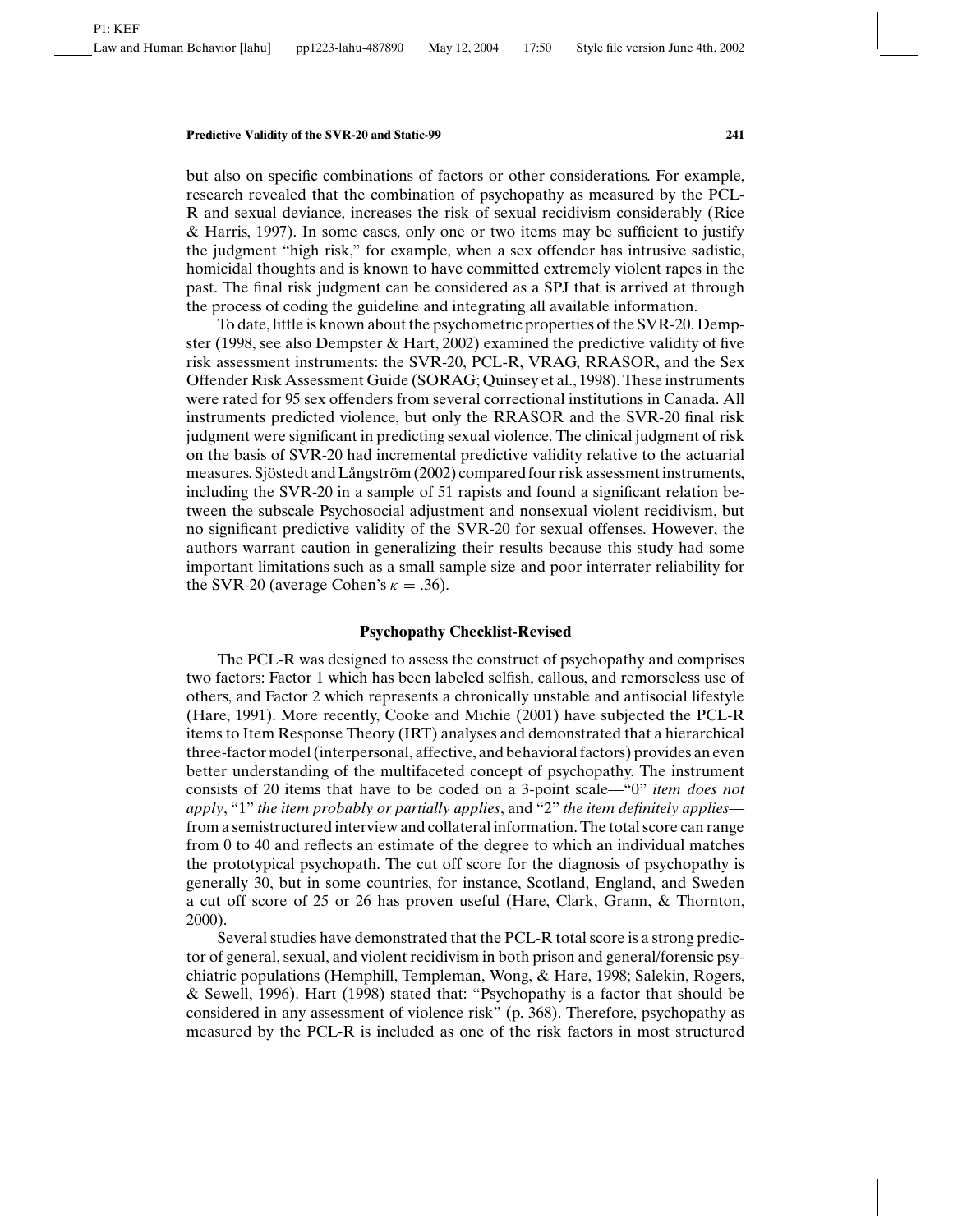risk assessment instruments, like the VRAG, HCR-20, and SVR-20. The ability of the PCL-R to predict recidivism was shown to have cross-cultural generalizability (Hare et al., 2000). Research in the Dr. Henri van der Hoeven Kliniek rendered a good interrater reliability for the Dutch version of the PCL-R (Vertommen, Verheul, de Ruiter, & Hildebrand, 2002): single measure Intraclass Correlation Coefficient (ICC) for PCL-R total score  $= .88$ , weighted average Cohen's kappa for the categorical diagnoses = .63 (Hildebrand, de Ruiter, de Vogel,  $\&$  van der Wolf, 2002). Furthermore, PCL-R scores were significantly related to disruptive behavior in a sample of 92 male forensic psychiatric inpatients in the Dr. Henri van der Hoeven Kliniek (Hildebrand, de Ruiter, & Nijman, 2004).

In the present study, the PCL-R was coded exclusively on file information. Ideally, the PCL-R is coded on the basis of both a semistructured interview and file information, however, previous research showed that for research purposes, PCL-R ratings can be done reliably on file information (Grann, Långström, Tengström,  $\&$ Stålenheim, 1998; Hildebrand, de Ruiter, & de Vogel, 2004).

#### **Procedure**

File information was gathered on 123 sex offenders who were admitted between 1974 and 1996 in the hospital (release dates between 1977 and 2000). In general, these files consisted of psychological reports, reports to the court regarding treatment progress and recommendations for termination or prolongation, treatment plans, and evaluations. Next, we rated the Dutch versions of the SVR-20 (Hildebrand, de Ruiter, & van Beek, 2001), PCL-R (Vertommen et al., 2002), and Static-99 (van Beek, de Doncker, & de Ruiter, 2001) on the basis of all available file information. In order to establish the interrater reliability, three raters (in different compositions out of a group of four raters) independently rated 30 cases. During a case meeting, raters discussed their scores, and agreed upon a consensus score. The case meetings provided raters with an opportunity to sharpen their understanding of the individual SVR-20 items. The consensus score was used for the analyses on predictive validity. Subsequently, the remaining cases were divided among the four raters (VdV: 73, CdR: 1, DvB: 10, GM: 7). The rating procedure was conducted while all raters were blind to the outcome.<sup>10</sup> One case was not rated, because this patient died within 2 months after admission, and one case was not included in the analyses because this patient was an illegal inhabitant of The Netherlands who immediately returned to his native country after termination of the tbs-order.

#### **Recidivism Data**

Data on recidivism were retrieved from the Judicial Documentation register of the Ministry of Justice after all the files had been coded. Sexual recidivism was defined as a new conviction for a sex offense in accordance with Dutch criminal law, and comprises both hands-on (e.g., rape, sexual assault, child molestation) and hands-off

 $10$ One of the four raters is a clinician who knew (about the outcome of) some of the patients. This clinician coded files of patients he did not know and the other files were randomly divided among the other raters who had no information about the outcome.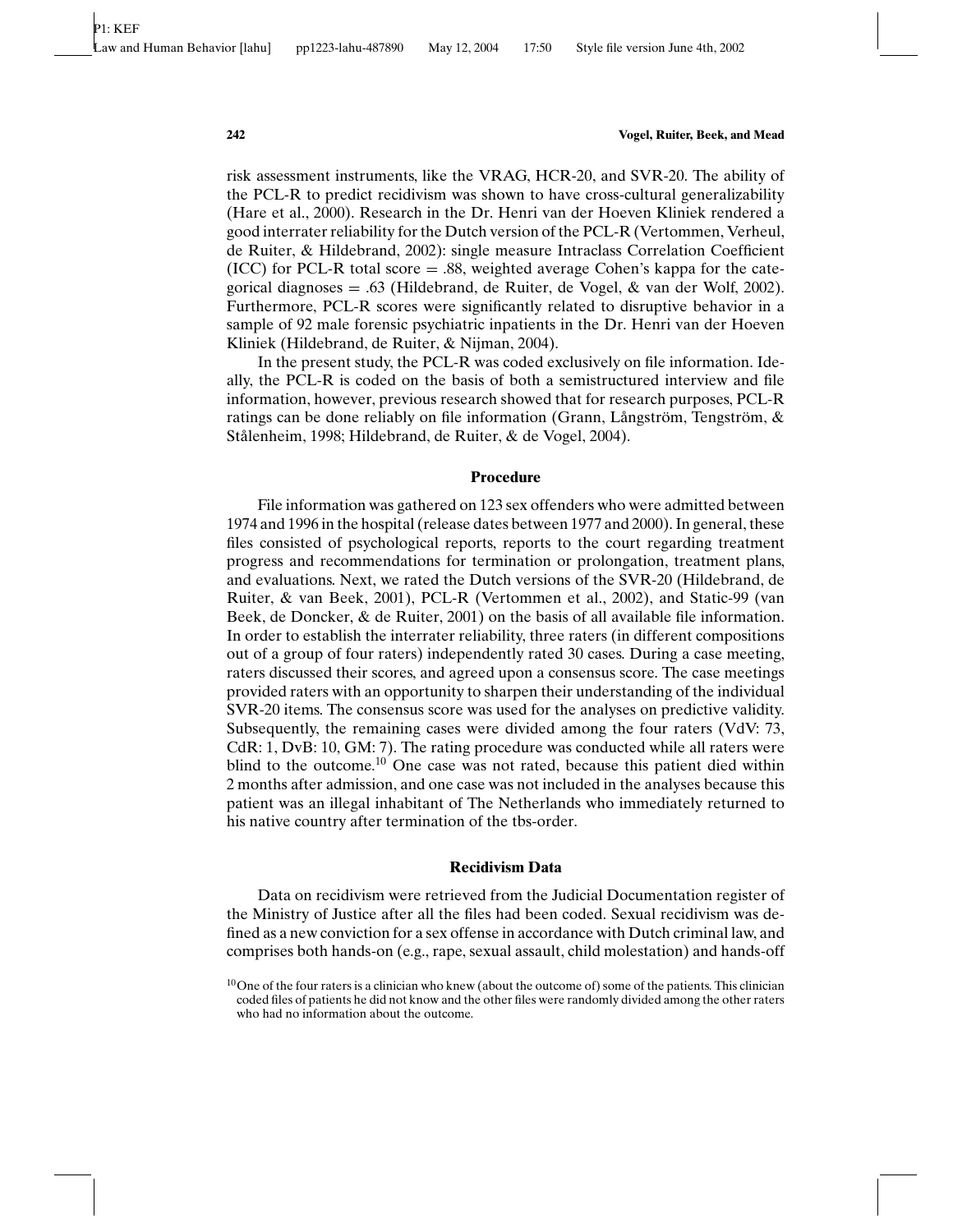(e.g., exhibitionism, possession of child pornography) offenses. Furthermore, we explored new convictions for nonsexual violent and general offenses. The follow-up period, starting on the date of release from the hospital or readmission to another institution and ending on the date of data gathering (November 2001), varied from 20 to 291 months with an average of 140 months.

# **Analyses**

*F* tests and chi-square tests were used to examine differences between the rapists and child molesters in demographic characteristics. Survival analyses, more specifically the Kaplan Meier method, were used to calculate recidivism rates (Schmidt & Wytte, 1988; Tabachnick & Fidell, 2001). These analyses take into account the time the offender has been at risk. Thus, it is possible to calculate the recidivism rate for a specific period despite the fact that the follow-up periods of the offenders diverge. The interrater reliability of the SVR-20 and Static-99 was examined by means of the ICC, using the two-way random effect variance model and consistency type (McGraw & Wong, 1996). Critical values used for single measure ICCs were: ICC  $\geq$ .75 = excellent; .60  $\leq$  ICC  $<$  .75 = good; .40  $\leq$  ICC  $<$  .60 = moderate; ICC  $<$  .40 = poor (Fleiss, 1986). The predictive validity of both the instruments was established with ROC analyses (Mossman, 1994; Rice & Harris, 1995). The major advantage of this statistical method is its insensitivity to base rates. The ROC analyses result in a plot of the true positive rate (sensitivity) against the false positive rate (1 minus specificity) for every possible cut off score of the instrument. The AUC can be interpreted as the probability that a randomly selected recidivist would score higher on the instrument than a randomly selected nonrecidivist. An AUC of .50 represents chance prediction, and an AUC of 1.0 perfect prediction. In general, AUC values of .70 and above are considered moderate, and above .75 good (Douglas, 2001). To compare the obtained AUC values of the SVR-20 and Static-99, we used the software program AccuROC (Vida, 1997) which applies the nonparametric method described by DeLong, DeLong, and Clarke-Pearson (1988). Pearson *r* correlations were calculated for comparative purposes.

# **RESULTS**

#### **Reconviction Rates**

The base rate for sexual recidivism was 39%, for nonsexual violent offenses 46%, and for general offenses 74% (rates computed with survival analyses: 48, 63, and 91, respectively). The Judicial registration system reported 89 new convictions for sexual offenses, 10 for homicide offenses, and 77 for nonsexual violent offenses. The most frequently reported sexual and violent offenses were: rape (25), sexual assault (12), exhibitionism (16), assault (19), threat (19), and unlawful confinement (16).

# **Interrater Reliability**

The interrater reliability of the SVR-20 subscales and total score was good to excellent (ICC single measure: SVR-20 total score  $= .75$ , Psychosocial adjustment  $= .74$ ,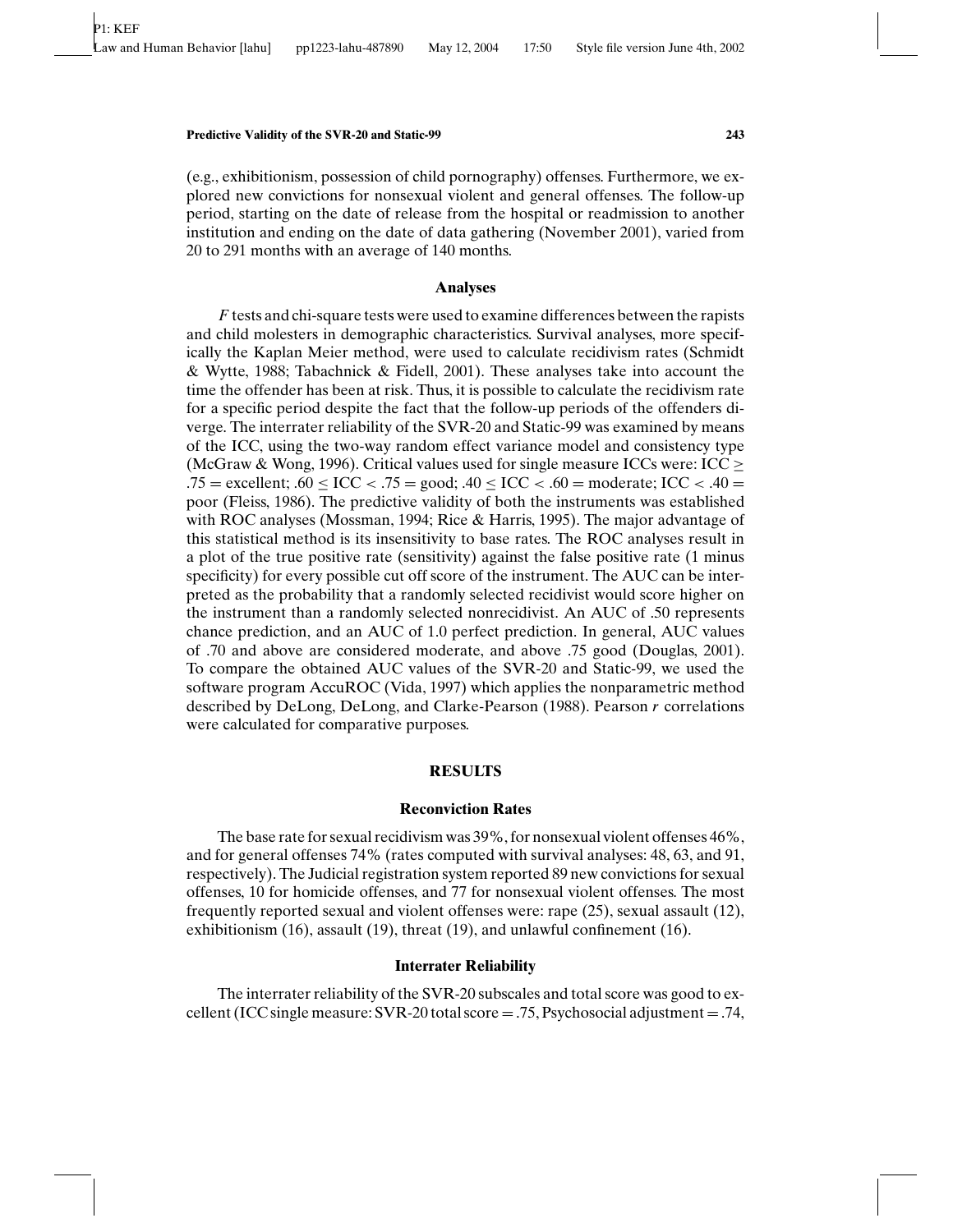Sexual offenses  $= .74$ , and Future plans  $= .78$ ). The interrater reliability of the final risk judgment was moderate (ICC = .48). In 2 of 30 cases (6.7%), one rater judged "high risk" whereas another rater judged "low risk." Two items—Sexual deviance and Relationship problems—demonstrated poor interrater reliability ( $ICCs = .38$ ) and .29, respectively). For the item Relationship problems this was due to lack of variance. For the item Sexual deviance, we decided to further analyse the interrater reliability between the different raters. Because the first author (VdV) rated most of the cases, we computed ICCs between her scores and the scores of the other three raters. We found good reliability for VdV and CdR or DvB (ICC = .68,  $N = 24$ ), but poor reliability for VdV and GM (ICC  $=$  .14,  $N = 18$ ). In addition, the interrater reliability for GM and CdR or DvB was poor ( $\text{ICC} = -.26, N = 24$ ). The fourth author (GM) was a master's level student who only had had clinical experience with forensic cases during her internship, and this had an unfavorable impact on the overall level of reliability of item 1. Three items—Victim of child abuse, Employment problems, and Extreme minimization or denial of sex offenses—yielded moderate interrater reliability (ICCs = .49, and .48 and .42, respectively).

The overall interrater reliability of the Static-99 was excellent (ICC total score  $=$  .80). The risk category demonstrated good interrater reliability (ICC  $=$  .61). The ICC for item 6 could not be computed due to lack of variance, but the percentage of agreement was 98.9%.

## **Risk Judgments**

The mean total scores on the SVR-20, Static-99, and PCL-R were 23.7 (*SD* 6.7), 6.0 (*SD* 1.7), and 21.9 (*SD* 7.2), respectively. There were no significant differences between the rapists and child molesters, except for the average number of other considerations in the SVR-20 (3.6 vs. 4.5,  $p < .05$ ). Table 4 shows the final risk judgments of the SVR-20 and the risk categories of the Static-99. More than half of the group of sex offenders was judged to pose a "high risk" by both instruments. Furthermore, sexual recidivists obtained higher total scores on both instruments (SVR-20: 27.6 vs. 21.3; Static-99: 6.7 vs. 5.5,  $p < .01$ ) and were more often judged to pose a high risk for sexual reoffending compared to sexual nonrecidivists (SVR-20: 91% vs. 30%; Static-99: 79% vs. 50%,  $p < .01$ ). When a PCL-R total score of 30 was used as cut off score for the diagnosis of psychopathy, 21% of the sex offenders could be classified as psychopathic, and when 26 was used as cut off score 36%.

|               | Rapists $N = 95$ | Child molesters $N = 27$ | Total $N = 122$ |
|---------------|------------------|--------------------------|-----------------|
| <b>SVR-20</b> |                  |                          |                 |
| Low           | 17(18%)          | 2(7%)                    | 19(15%)         |
| Moderate      | 27(29%)          | 9(33%)                   | $36(30\%)$      |
| High          | 51 (54%)         | $16(59\%)$               | 67(55%)         |
| Static-99     |                  |                          |                 |
| Low           |                  |                          |                 |
| Medium low    | 5(5%)            | 2(7%)                    | 7(6%)           |
| Medium high   | 36(38%)          | $5(19\%)$                | 41 (33%)        |
| High          | 54 (57%)         | 20(74%)                  | 74 (61%)        |

**Table 4.** Final Risk Judgment SVR-20/Risk Category Static-99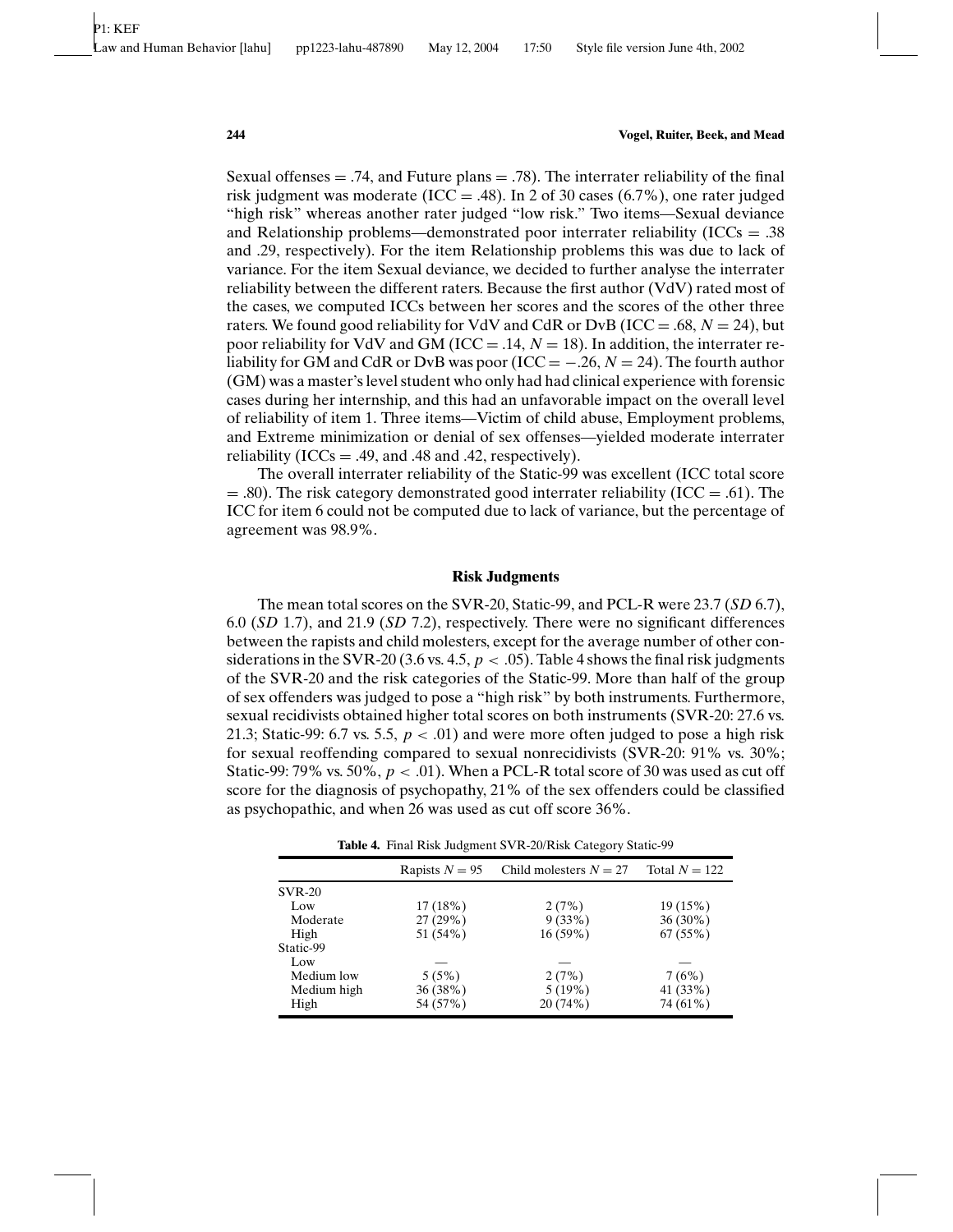

**Fig. 1.** ROC curves for SVR-20 and Static-99 ( $N = 121$ )

# **Predictive Validity**

Figure 1 presents the ROC curve of the SVR-20 and Static-99 for sexual reoffending. The SVR-20 exhibited good predictive validity for sexual reoffending: all AUC values and Pearson *r*'s for the subscales, the total score, and the final risk judgment were significant (see Table 5). The total score, the final risk judgment, and the subscales Psychosocial adjustment and Future plans also predicted

|                         | Sexual recidivism<br>$N = 47$ |     | Violent offending<br>$N = 55$ |            |     | General offending<br>$N = 89$ |            |     |         |
|-------------------------|-------------------------------|-----|-------------------------------|------------|-----|-------------------------------|------------|-----|---------|
|                         | <b>AUC</b>                    | SЕ  | r                             | <b>AUC</b> | SE  | r                             | <b>AUC</b> | SЕ  | r       |
| <b>SVR-20</b>           |                               |     |                               |            |     |                               |            |     |         |
| Psychosocial adjustment | $.68***$                      | .05 | $.30**$                       | $.67**$    | .05 | $.29**$                       | $.71***$   | .05 | $.33**$ |
| Sexual offenses         | .79***                        | .05 | $.49**$                       | .57        | .05 | .13                           | .60        | .06 | .16     |
| Future plans            | $.76***$                      | .04 | $.47**$                       | $.67**$    | .05 | $.32**$                       | $.73***$   | .05 | $.38**$ |
| Total score             | $.80***$                      | .04 | $.50**$                       | $.66***$   | .05 | $.28**$                       | $.71***$   | .05 | $.33**$ |
| Final risk judgment     | $.83***$                      | .03 | $.60**$                       | $.64*$     | .05 | $.26**$                       | $.69**$    | .05 | $.30**$ |
| Static-99               |                               |     |                               |            |     |                               |            |     |         |
| Total score             | $.71***$                      | .05 | $38***$                       | .54        | .05 | .11                           | .57        | .06 | .13     |
| Risk category           | $.66***$                      | .04 | $.30**$                       | 50         | .05 | .03                           | .55        | .06 | .08     |

**Table 5.** Predictive Validity of the SVR-20 and Static-99 ( $N = 121$ )

*Note.* AUC = Area under the curve.  $SE$  = Standard error.  $r$  = Pearson correlation coefficient. Violent offending = excluding sexual and homicide offenses.

 $p \le 0.05$ . ∗ \* *p* < .01. ∗ \* \* *p* < .001 (two-tailed).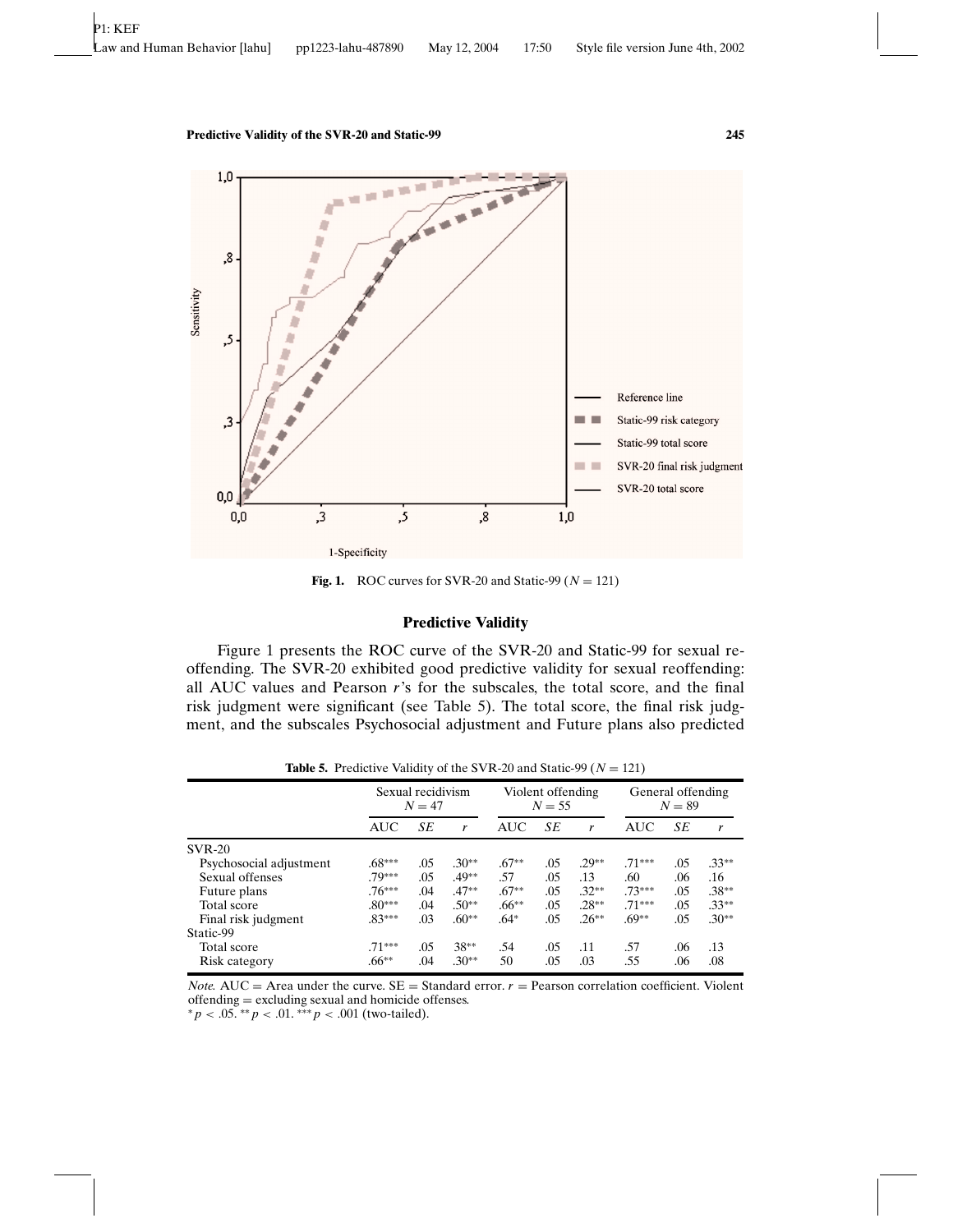violent (excluding sexual and homicide offenses) and general offending. The predictive validity of the Static-99 for sexual reoffending was moderate. The Static-99 was not predictive for violent (excluding sexual and homicide offenses) and general offending. However, when we included sexual offenses in the definition of violence, like Hanson and Thornton (2000) and Sjöstedt and Långström (2001) did in their studies, we found a significant predictive validity of the Static-99 total score for violent offenses (AUC = .62,  $p < .05$ ). When we used AccuROC to compare the AUC values of the SVR-20 and Static-99, we found a marginally significant difference between the AUC values of the SVR-20 total score and Static-99 total score  $(\chi^2 = 2.8, df = 1, p = .09)$ . The difference in AUC values of the SVR-20 final risk judgment and Static-99 risk category, however, was significant ( $\chi^2 = 15.0$ ,  $df = 1$ ,  $p < .001$ ).

# **Other Considerations**

Other considerations that were frequently coded on the SVR-20 are lack of coping skills, suggestibility, impulsivity, failure of prior treatment(s), social isolation, lack of social and emotional support, financial problems, and preoccupation with nondeviant sex (hypersexuality).

## **DISCUSSION**

The present study is the first one in The Netherlands to assess the predictive validity of risk assessment instruments for sexual violence. The base rates for sexual recidivism found in this study are comparable to those found in other studies with long follow-up periods (e.g., Prentky et al., 1997). Furthermore, the present study yielded good interrater reliability for the SVR-20 total and subscale scores and the Static-99 items and total score. However, for the final risk judgment and some individual SVR-20 items we found only a moderate or—for two items—poor interrater reliability. An explanation for this was lack of information in the files to code specific items, for example, item 17 (Extreme minimization or denial of sex offenses). In addition, the description of some items is rather broad and therefore open to multiple interpretations. In particular, coding item 1 (Sexual deviance) for rapists raised a lot of discussion because clear and objective criteria for sexual deviance are lacking. This is especially true for forensic assessment in The Netherlands where phallometric methods to assess sexual deviance are not generally used.

Regarding the predictive accuracy, we found a difference between the actuarial instrument and the SPJ guideline. Although the difference in AUC values of the SVR-20 total score and Static-99 total score was only marginally significant, the SVR-20 final risk judgment was significantly more accurate in predicting sexual recidivism than the Static-99 risk category. Although both instruments were specifically designed to predict sexual violence, it turned out that the SVR-20 also had significant predictive accuracy for nonsexual violent and general offenses. The SVR-20 subscale Sexual offenses was specifically predictive for sexual reoffending, whereas the subscales Psychosocial adjustment, and Future plans also predicted nonsexual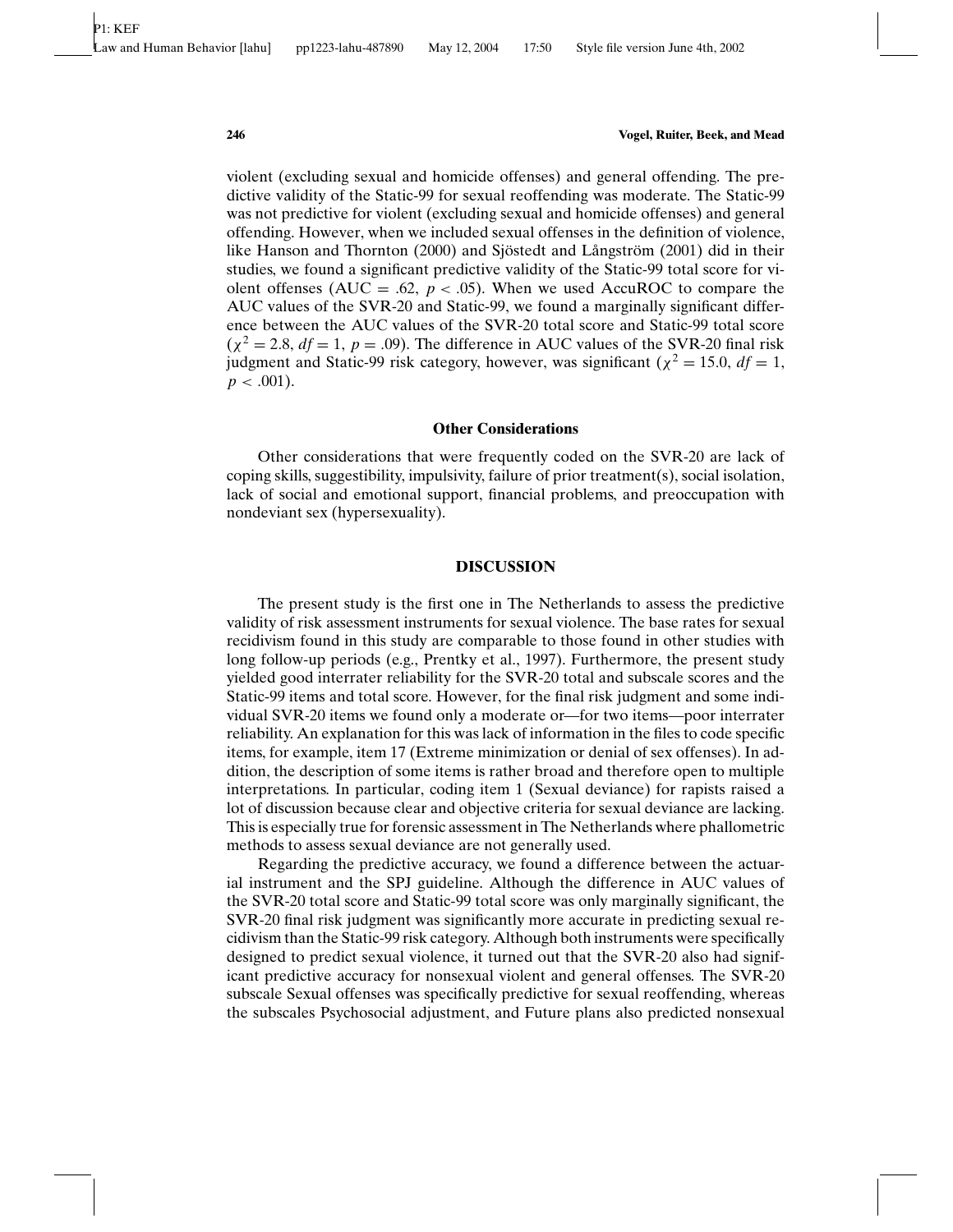violent and general offenses. Interestingly, the AUC value and Pearson correlation for the SVR-20 final risk judgment were both the highest observed. Thus, using the SVR-20 as a SPJ method seems to have superior accuracy than using it as an actuarial tool (i.e. summing the individual item scores). This finding is in line with Dempster (1998) who found incremental predictive validity for the SVR-20 structured final risk judgment relative to the actuarial SVR-20 (i.e., the SVR-20 total score). The same was found for the Spousal Assault Risk Assessment guide (SARA; Kropp, Hart, Webster, & Eaves, 1999), a SPJ guideline for the assessment of domestic violence (Kropp & Hart, 2000), and the HCR-20. Douglas, Ogloff, and Hart (2003) demonstrated in a sample of 100 forensic psychiatric that the SPJ structured final risk judgments added incremental validity to the HCR-20 used in a numerical sense.

The Static-99 exhibited a moderate predictive accuracy for sexual reoffending, and no significant predictive validity for nonsexual violent or general offenses. The predictive validity for sexual reoffending resembles that documented by Hanson and Thornton  $(2000)$  and Sjöstedt and Långström  $(2001)$ . Contrary to their findings, we found no predictive validity for nonsexual violent and general offenses. However, these authors adopted a different definition of violent offenses, which included sexual offenses. We decided to exclude sexual offenses because we wanted to make a clear distinction between sexual and nonsexual violent offenses. When we included sexual offenses in our violent recidivism definition, we also found a significant predictive validity of the Static-99 for violent offending. Furthermore, the Static-99 risk categories did not differentiate in our sample: 94% of the sex offenders were classified as medium high or high by this instrument. Perhaps the Static-99 will show better differentiation and predictive accuracy in other populations, such as sex offenders in outpatient settings. We suggest that—especially for settings where time, staff, and information about patients is limited—the Static-99 could serve as an instrument for a first, global screening of sexual recidivism risk to decide whether more elaborate risk assessment with the SVR-20 is desirable. There are a number of limitations to the present study. The first limitation has to do with a possible rater effect, which may subsequently influence the generalizabilitiy of the findings. Only four raters participated in this study, of which rater 1 (VdV) coded the majority of the cases. We believe this is a greater limitation for the coding of the SVR-20. The Static-99 is rather straightforward to code and the final risk category is the result of a fixed algorithm, thus, we do not believe that the rater effect can be strong for this instrument. This hypothesis is confirmed by the excellent interrater reliability of the Static-99 and the more moderate reliability of the SVR-20 final risk judgment. Another issue concerning the raters is that some of them may have held (strong) views regarding the superiority of the SPJ method to the actuarial method, which may have impacted the results. However, all raters were blind to the recidivism data when they coded the patient file data and it is unlikely that a positive expectancy regarding the SVR-20 alone, could account for the large difference in predictive validity between the two instruments. In future research, numerous different raters who are blind to the outcome and to the hypothesis of the study are needed. Second, the sex offenders formed a select group, because they had severe psychological problems and had committed serious offenses for which involuntary treatment was considered necessary.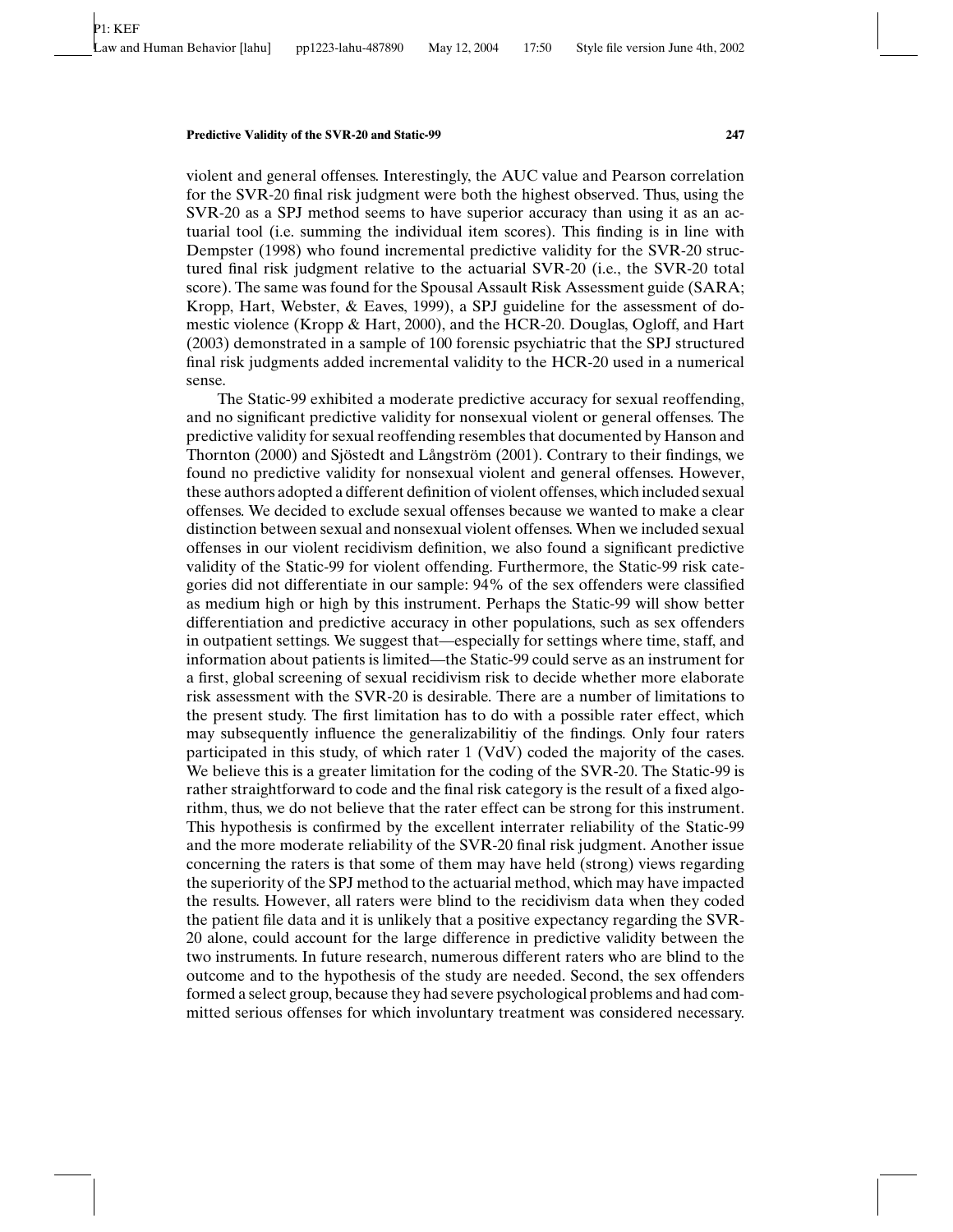Although this group of sex offenders is representative for Dutch sex offenders with a tbs-order (van Emmerik & Brouwers, 2001), they are probably not for sex offenders in general. Both the SVR-20 and Static-99 show that the majority of the sex offenders in our study are a high-risk group. Third, recidivism data were retrieved from only one source, the Judicial Documentation register of the Ministry of Justice. As a consequence, the reconviction rate is inevitably an underestimation of the actual recidivism rate, because research has revealed that many sexual offenses go undetected and not all sex offenders are apprehended and arrested (Groth, Longo, & McFadin, 1982; Weinrott & Saylor, 1991). Moreover, the Judicial Documentation data cannot be considered as completely reliable for long term follow-up studies like the present study, because—as stated by Dutch Criminal law—offenses that occurred 20 years or longer ago have to be removed from the register (Dutch Criminal Code, Act of Judicial Documentation, section 7). Lastly, there are limitations that relate to the retrospective design of this study. The quality of the files varied substantially. Since the 1990s, treatment progress was documented much more carefully than in the seventies and eighties, which may have influenced coding. This may have especially affected coding the SVR-20 items, because these items comprise quite complex constructs such as sexual deviance and escalation in sexual offending. In contrast, the Static-99 items are relatively easy to code from file information. Furthermore, some of the sex offenders were subjected to outdated treatment methods that do not correspond to current best practice.

Future research will have to focus on groups of sex offenders across different settings and contexts, for instance, in the prison system and outpatient settings. Prospective research is recommended, although a number of problems might be encountered. The most important problem is that prospective predictive research will be hampered by the clinical goals of risk assessment, i.e., risk management and prevention. Hart (1998) stated that predictions of violence are not passive assessments, but decisions that influence services delivered to individuals: "Clinicians are bound—morally, ethically, and legally—to try to prove themselves wrong when they predict violence and take every reasonable action to prevent violence" (Hart, 1998, p. 365). Thus, when clinicians perform SVR-20 or HCR-20 risk assessments it is very likely that the outcome influences decisions concerning probationary leave or termination of (mandatory) treatment and high-risk patients will not be released from the hospital. Therefore, retrospective studies such as the present study are particularly suitable to assess psychometric properties, most notably their predictive validity, of risk assessment instruments.

Risk assessment instruments should be regarded as "work in progress" and further improvement of these instruments is desirable (Webster et al., 1997b). More specifically, attention needs to be paid to the development and refinement of dynamic risk factors and protective factors, as well as theoretical models that explain the relationship between risk factors and actual offending. Our study has directed attention to a number of other risk factors, some of which might be valuable additions to the SVR-20, for instance, hypersexuality and social isolation. Finally, we should bear in mind that one of the most important goals of structured risk assessment is to gain insight into strategies to diminish risk for sexual and violent behavior.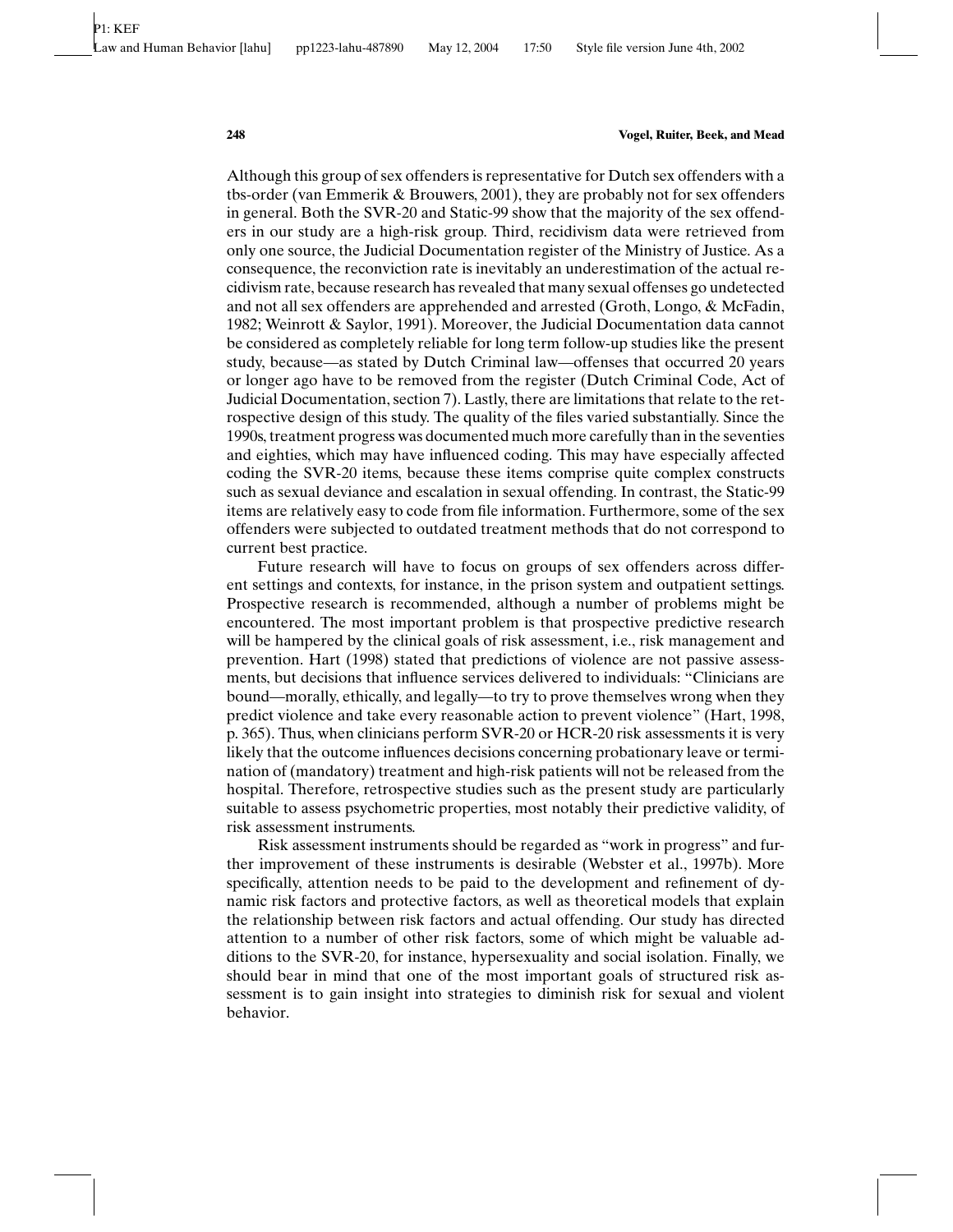#### **ACKNOWLEDGMENT**

The authors thank Ine Kusters, M.Sc. and Quinta Appeldoorn for their assistance in retrieval of archival hospital data.

# **REFERENCES**

- Belfrage, H., Fransson, G., & Strand, S. (2000). Prediction of violence using the HCR-20: A prospective study in two maximum-security correctional institutions. *The Journal of Forensic Psychiatry*, *11,* 167– 175.
- Boer, D. P., Hart, S. D., Kropp, P. R., & Webster, C. D. (1997). *Manual for the Sexual Violence Risk-20. Professional guidelines for assessing risk of sexual violence*. Vancouver, British Columbia: Institute Against Family Violence.
- Borum, R. (1996). Improving the clinical practice of violence risk assessment: Technology, guidelines and training. *American Psychologist*, *51,* 945–956.
- Cooke, D., & Michie, C. (2001). Refining the construct of psychopathy: Towards a hierarchical model. *Psychological Assessment*, *13,* 171–188.
- DeLong, E. R., DeLong, D. M., & Clarke-Pearson, D. L. (1988). Comparing the areas under two or more correlated receiver operating characteristics curves: A nonparametric approach. *Biometrics*, *44,* 837–854.
- Dempster, R. J. (1998). *Prediction of sexually violent recidivism: A comparison of risk assessment instruments*. Unpublished master's thesis, Simon Fraser University, Vancouver, British Columbia, Canada.
- Dempster, R. J., & Hart, S. D. (2002). The relative utility of fixed and variable risk factors in discriminating sexual recidivists and nonrecidivists. *Sexual Abuse: A Journal of Research and Treatment*, *14,* 121– 138.
- Doren, D. M. (1998). Recidivism base rates, predictions of sex offender recidivism, and the "sexual predator" commitment laws. *Behavioral Sciences and the Law*, *16,* 97–114.
- Douglas, K. S. (2001). *HCR-20 violence risk assessment scheme: Overview and annotated bibliography*. Available from http://www.sfu.ca/psychology/groups/faculty/hart/violink.htm.
- Douglas, K. S., & Kropp, P. R. (2002). A prevention-based paradigm for violence risk assessment. *Criminal Justice and Behavior*, *29,* 617–658.
- Douglas, K. S., Cox, D. N., & Webster, C. D. (1999). Violence risk assessment: Science and practice. *Legal and Criminological Psychology*, *4,* 149–184.
- Douglas, K. S., Ogloff, J. R. P., & Hart, S. D. (2003). Evaluation of a model of violence risk assessment among forensic psychiatric patients. *Psychiatric Services*, *54,* 1372–1379.
- Douglas, K. S., Ogloff, J. R. P., Nicholls, T. L., & Grant, I. (1999). Assessing risk for violence among psychiatric patients: The HCR-20 violence risk assessment scheme and the Psychopathy Checklist: Screening version. *Journal of Consulting and Clinical Psychology*, *67,* 917–930.
- Douglas, K. S., & Webster, C. D. (1999). Predicting violence in mentally and personality disordered individuals. In R. Roesch, S. D. Hart, & J. R. P. Ogloff (Eds.), *Psychology and law: The state of discipline* (pp. 175–239). New York: Kluwer Academic.
- Grann, M., Långström, N., Tengström, A., & Stålenheim, E. G. (1998). The reliability of file-based retrospective ratings of psychopathy with the PCL-R. *Journal of Personality Assessment*, *70,* 416–426.
- Greenberg, D. M. (1998). Sexual recidivism in sex offenders. *Canadian Journal of Psychiatry*, *43,* 459–465.
- Groth, A. N., Longo, R. E., & McFadin, J. B. (1982). Undetected recidivism among rapists and child molesters. *Crime and Delinquency*, *28,* 450–458.
- Grubin, D. (1998). Sex offending against children: Understanding the risk. In *Police Research Series Paper 99.* London: Home Office.
- Grubin, D., & Wingate, S. (1996). Sexual offence recidivism: Prediction versus understanding. *Criminal Behaviour and Mental Health*, *6,* 349–359.
- Fleiss, J. L. (1986). The design and analysis of clinical experiments. New York: Wiley.
- Hanson, R. K. (1997). *The development of a brief actuarial risk scale for sexual offense recidivism* (User Report 97–04). Ottawa: Department of the Solicitor General of Canada.
- Hanson, R. K., & Bussière, M. T. (1998). Predicting relapse: A meta-analysis of sexual offender recidivism studies. *Journal of Consulting and Clinical Psychology*, *66,* 348–362.
- Hanson, R. K., & Harris, A. J. R. (2000). Where should we intervene? Dynamic predictors of sexual offense recidivism. *Criminal Justice and Behavior*, *27,* 6–35.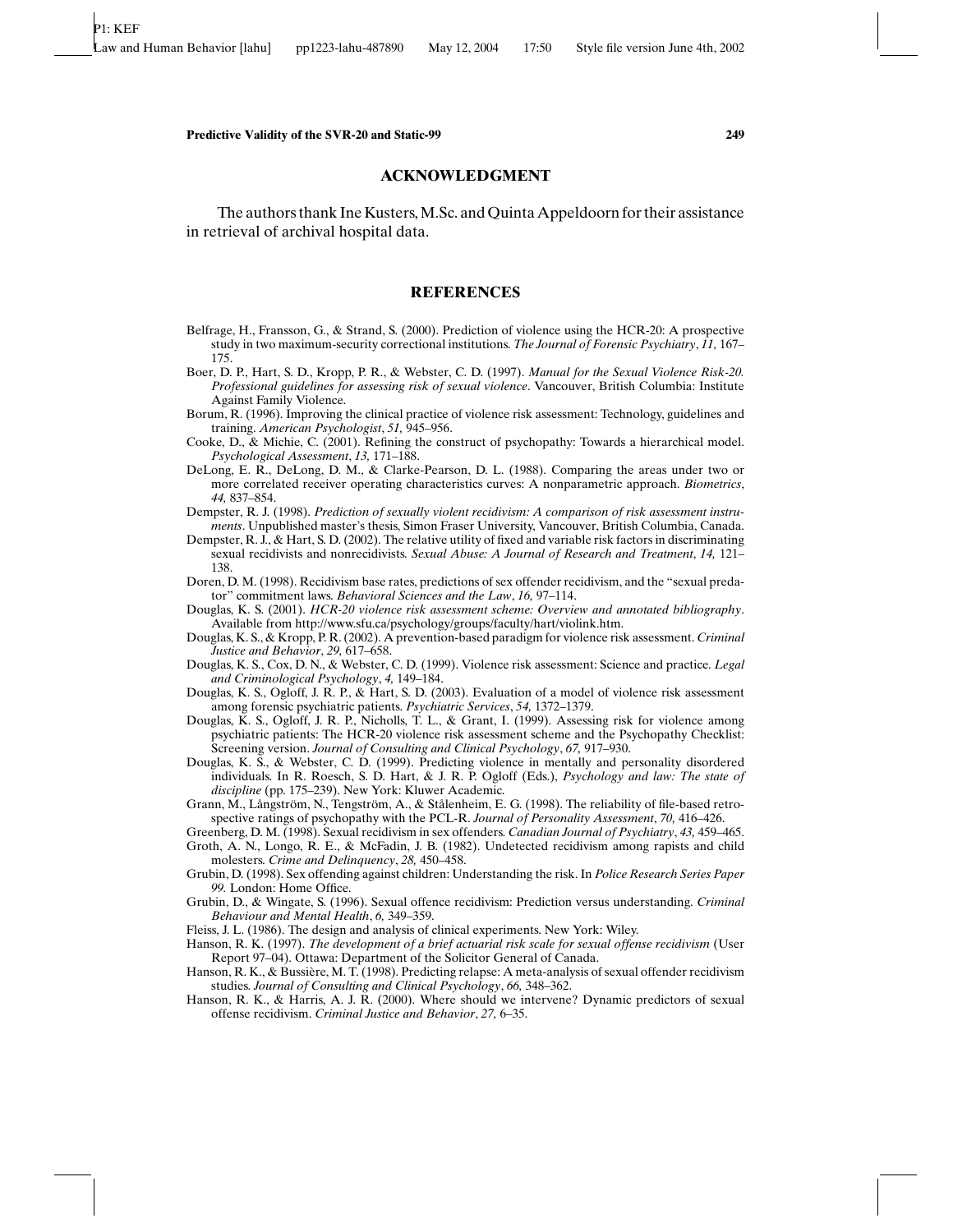- Hanson, R. K., Steffy, R. A., & Gauthier, R. (1993). Long-term recidivism of child molesters. *Journal of Consulting and Clinical Psychology*, *61,* 646–652.
- Hanson, R. K., & Thornton, D. (1999). *Static-99: Improving actuarial risk assessments for sex offenders* (User Report No.1999–02). Ottawa: Department of the Solicitor General of Canada.
- Hanson, R. K., & Thornton, D. (2000). Improving risk assessment for sex offenders: A comparison of three actuarial scales. *Law and Human Behavior*, *24,* 119–136.
- Hare, R. D. (1991). *Manual for the Hare Psychopathy Checklist-Revised*. Toronto: Multi-Health Systems. Hare, R. D., Clark, D., Grann, M., & Thornton, D. (2000). Psychopathy and the predictive validity of the PCL-R: An international perspective. *Behavioral Sciences and the Law*, *18,* 623–645.
- Harris, G. T., & Rice, M. E. (1997). Risk appraisal and management of violent behavior. *Psychiatric Services*, *48,* 1166–1176.
- Hart, S. D. (1998). The role of psychopathy in assessing risk for violence: Conceptual and methodological issues. *Legal and Criminological Psychology*, *3,* 121–137.
- Hart, S. D. (Ed.). (2002). Swedish studies on psychology, crime and law [Special issue]. *Psychology, Crime, and Law*, *8*.
- Hemphill, J. F., Templeman, R., Wong, S., & Hare, R. D. (1998). Psychopathy and crime: Recidivism and criminal careers. In D. J. Cooke, A. E. Forth, & R. D. Hare (Eds.), *Psychopathy: Theory, research and implications for society* (pp. 375–399). Dordrecht, The Netherlands: Kluwer.
- Hildebrand, M., de Ruiter, C., & van Beek, D. (2001). *SVR-20. Richtlijnen voor het beoordelen van het risico van seksueel gewelddadig gedrag* [SVR-20. Guidelines for the assessment of risk of sexual violence]. Utrech, The Netherlands: Forum Educatief.
- Hildebrand, M., de, Ruiter, C. & Nijman, H. (2004). PCL-R psychopathy predicts disruptive behavior among male offenders in a Dutch forensic psychiatric hospital. *Journal of Interpersonal Violence*, *19,* 13–29.
- Hildebrand, M., de Ruiter, C., & de Vogel, V. (2004). Psychopathy and sexual deviance in treated rapists: Association with (sexual) recidivism. *Sexual Abuse: A Journal of Research and Treatment*, *16,* 1–24.
- Hildebrand, M., de Ruiter, C., de Vogel, V., & van der Wolf, P. (2002). Reliability and factor structure of the Dutch language version of Hare's Psychopathy Checklist-Revised. *International Journal of Forensic Mental Health*, *1,* 139–154.
- Kropp, P. R., & Hart, S. D. (2000). The Spousal Assault Risk Assessment (SARA) guide: Reliability and validity in adult male offenders. *Law and Human Behavior*, *24,* 101–118.
- Kropp, P. R., Hart, S. D., Webster, C. D., & Eaves, D. (1999).*Manual for the Spousal Assault Risk Assessment Guide (Version 3)*. Vancouver: British Columbia Institute Against Family Violence.
- Laws, D. R., Hudson, S. M., & Ward, T. (2000). *Remaking relapse prevention: A sourcebook*. Londen: Sage.
- Lidz, C. W., Mulvey, E. P., & Gardner, W. (1993). The accuracy of predictions of violence to others. *Journal of the American Medical Association*, *269,* 1007–1011.
- Litwack, T. R. (2001). Actuarial versus clinical assessments of dangerousness. *Psychology, Public Policy, and Law*, *7,* 409–443.
- McGraw, K. O., & Wong, S. P. (1996). Forming inferences about some intraclass correlation coefficients. *Psychological Methods*, *1,* 30–46.
- McNiel, D. E., & Binder, R. L. (1995). Correlates of accuracy in the assessment of psychiatric inpatients' risk of violence. *American Journal of Psychiatry*, *152,* 901–906.
- Monahan, J. (1981).*The clinical prediction of violent behavior.* Rockville, MD: National Institute of Mental Health.
- Mossman, D. (1994). Assessing predictions of violence: Being accurate about accuracy. *Journal of Consulting and Clinical Psychology*, *62,* 783–792.
- Prentky, R. A., Lee, A. F. S., Knight, R. A., & Cerce, D. (1997). Recidivism rates among child molesters and rapists: A methodological analysis. *Law and Human Behavior*, *21,* 635–658.
- Quinsey, V. L., Harris, G. T., Rice, M. E., & Cormier, C. A. (1998). *Violent offenders: Appraising and managing risk*. Washington, DC: American Psychological Association.
- Quinsey, V. L., Lalumière, M. L., Rice, M. E., & Harris, G. T. (1995). Predicting sexual offenses. In J. C. Campbell (Ed. ), *Assessing dangerousness: Violence by sex offenders, batterers*, and child abusers (pp. 114–137). Thousand Oaks, CA: Sage.
- Rice, M. E., & Harris, G. T. (1995). Violent recidivism: Assessing predictive validity. *Journal of Consulting and Clinical Psychology*, *63,* 737–748.
- Rice, M. E., & Harris, G. T. (1997). Cross-validation and extension of the Violence Risk Appraisal Guide for child molesters and rapists. *Law and Human Behavior*, *21,* 231–241.
- Salekin, R. T., Rogers, R., & Sewell, K. W. (1996). A review and meta-analysis of the Psychopathy Checklist and Psychopathy Checklist-Revised: Predictive validity of dangerousness. *Clinical Psychology: Science and Practice*, *3,* 203–215.